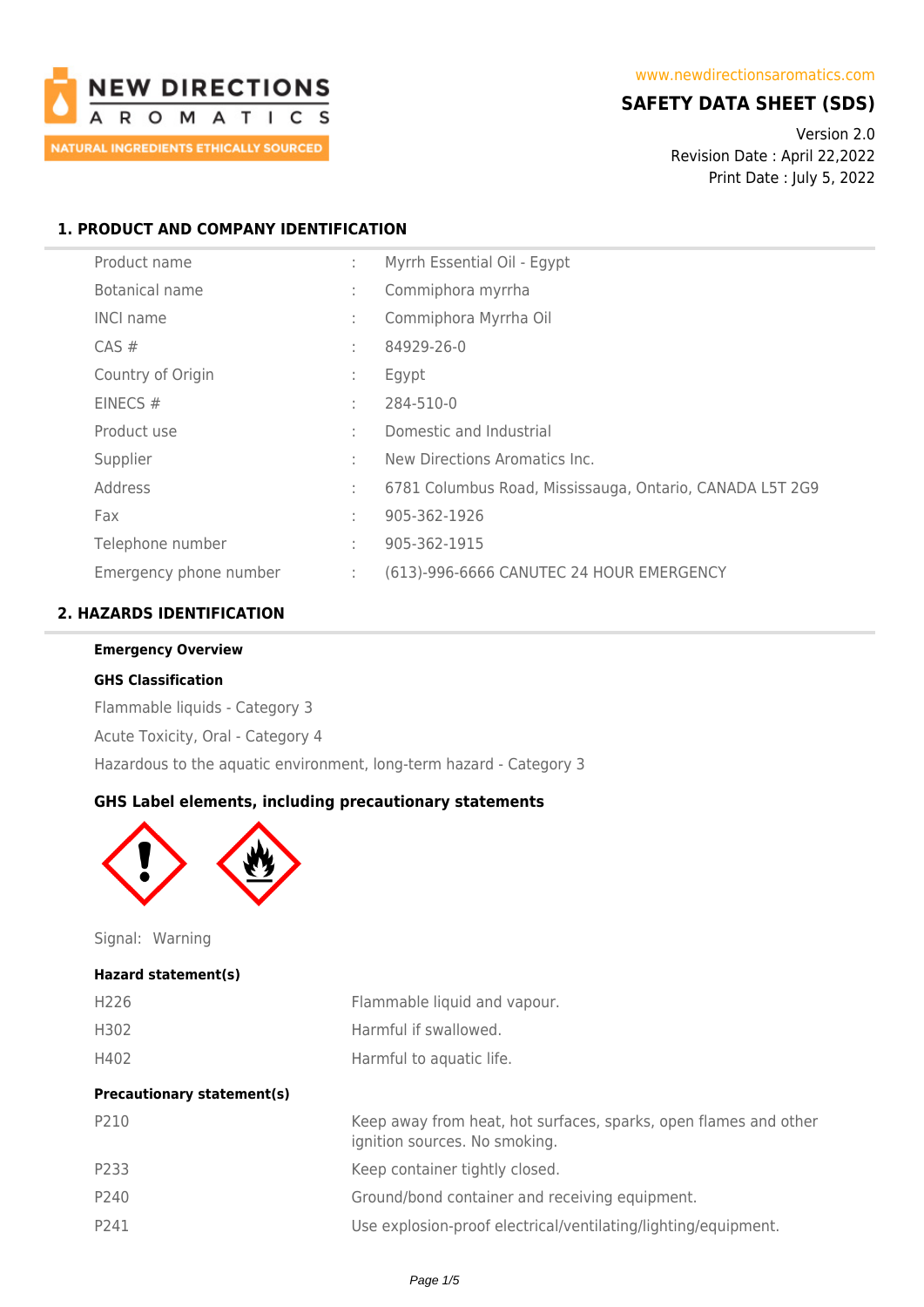| Use only non-sparking tools.                                                                            |
|---------------------------------------------------------------------------------------------------------|
| Take precautionary measures against static discharge.                                                   |
| Wash skin thoroughly after handling.                                                                    |
| Do not eat, drink or smoke when using this product.                                                     |
| Avoid release to the environment.                                                                       |
| Wear protective gloves/protective clothing/eye protection/face protection.                              |
| IF SWALLOWED: Call a POISON CENTER/doctor/if you feel unwell.                                           |
| IF ON SKIN (or hair): Take off immediately all contaminated clothing.<br>Rinse skin with water/ shower. |
| Rinse mouth.                                                                                            |
| In case of fire: Use appropriate fire extinguisher to extinguish.                                       |
| Store in a well ventilated place. Keep cool.                                                            |
| Dispose of contents/container according to local regulations.                                           |
|                                                                                                         |

**Other Info**

## **3. COMPOSITION / INFORMATION INGREDIENTS**

| <b>Product Name</b>   | CAS NO     | EC NO     | <b>Concentration</b> |
|-----------------------|------------|-----------|----------------------|
| Commiphora Myrrha Oil | 84929-26-0 | 284-510-0 | 100 %                |

## **4. FIRST AID MEASURES**

#### **Eye contact**

Immediately flush eyes with plenty of cool water for at least 15 minutes. Get medical attention if irritation occurs.

## **Skin contact**

Remove contaminated clothing. Wash area with soap and water. If irritation occurs, get medical attention.

## **Inhalation**

If inhaled, removed to fresh air. Get medical attention if symptoms appear.

## **Ingestion**

Seek medical attention or contact local poison control center.

## **5. FIRE FIGHTING MEASURES**

## **Suitable extinguishing media**

Foam. Dry Powder. Carbon dioxide.

## **Unsuitable extinguishing media**

Water spray, water jet.

## **Special protective equipment and precautions for fire-fighters**

Wear proper protective equipment. Exercise caution when fighting any chemical fire. Use water spray or fog for cooling exposed containers.

## **Special hazards arising from the substance or its combustible products**

Hazardous decomposition products may be formed at extreme heat or if burned.

## **Resulting gases**

Carbon oxides.

## **6. ACCIDENTAL RELEASE MEASURES**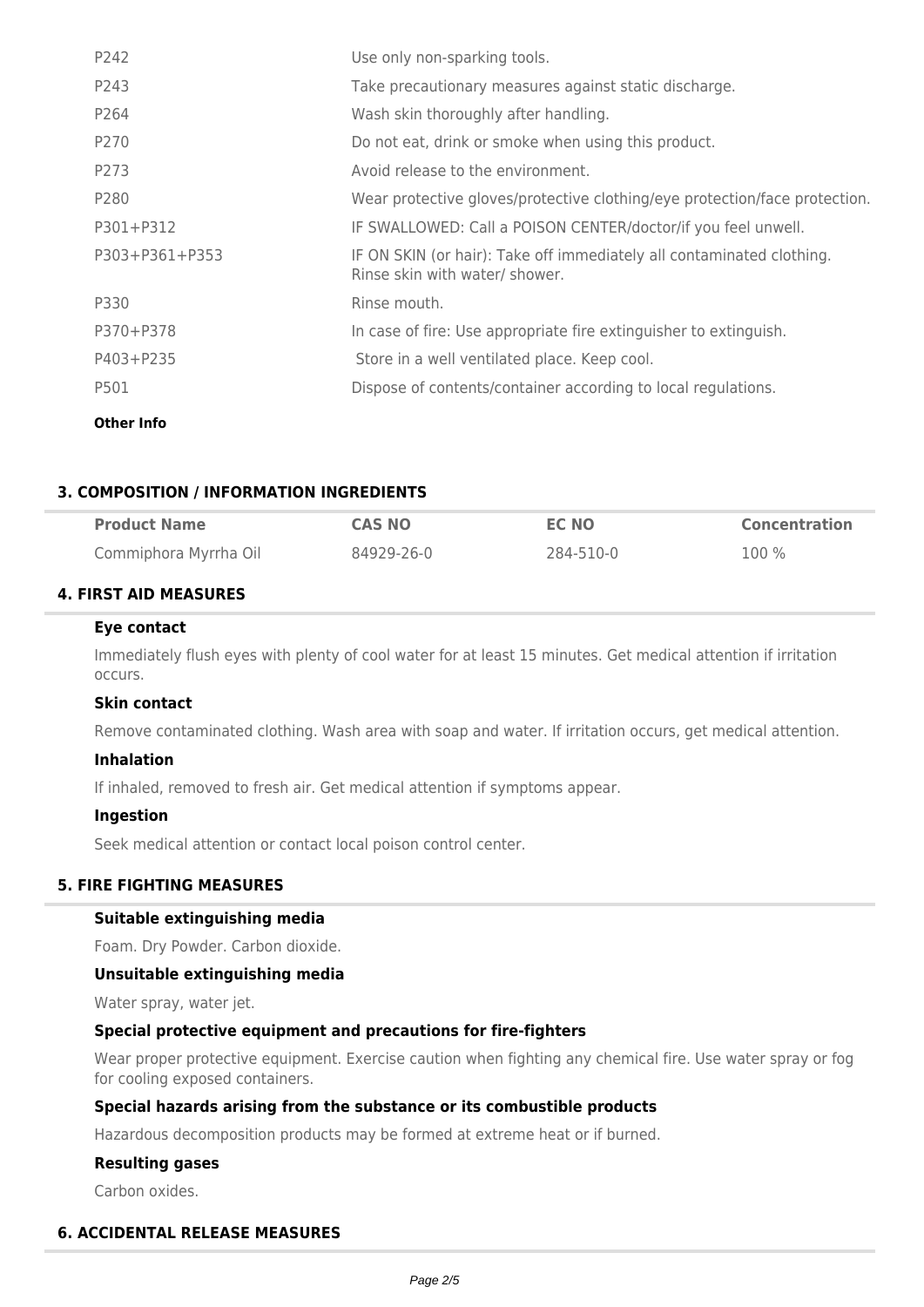## **Personal precautions, protective equipment and emergency procedures.**

Equip clean crew with proper protection. Respiratory protection equipment may be necessary.

## **Environmental precautions**

Prevent entry to sewers and public waters. Notify authorities if product enters sewers or public waters.

## **Methods and materials for containment and cleaning up**

Clean up any spills as soon as possible, using an absorbent material to collect it. Use suitable disposal containers.

## **7. HANDLING AND STORAGE**

### **Precautions for safe handling**

No direct lighting. No smoking. Ensure prompt removal from eyes, skin and clothing. Wash hands and other exposed areas with mild soap and water before eating, drinking or smoking and when leaving work. Handle in accordance with good industrial hygiene and safety procedures.

### **Conditions for safe storage, including any incompatibilities**

Provide local exhaust or general room ventilation to minimize dust and/or vapour concentrations. Keep container closed when not in use.

## **8. EXPOSURE CONTROLS AND PERSONAL PROTECTION**

### **Eyes**

Use tightly sealed goggles.

### **Skin**

If skin contact or contamination of clothing is likely, protective clothing should be worn. Use protective gloves.

## **Respiratory**

In case of insufficient ventilation, wear suitable respiratory equipment.

## **9. PHYSICAL AND CHEMICAL PROPERTIES**

| Appearance       |   | Amber to dark amber liquid.                      |
|------------------|---|--------------------------------------------------|
| Odor             | ÷ | Sweet and spicy odor.                            |
| Flash point      |   | $56^{\circ}$ C                                   |
| Relative density |   | $0.975 - 1.025$ @ 20 °C                          |
| Solubility (ies) |   | Soluble in alcohol and oils. Insoluble in water. |
| Refractive index | ÷ | $1.485 - 1.530$ @ 20 °C                          |

# **10. STABILITY AND REACTIVITY**

#### **Reactivity**

This material presents no significant reactivity hazard.

#### **Chemical stability**

Chemically stable.

## **Possibility of hazardous reactions**

Hazardous polymerization will not occur.

### **Conditions to avoid**

Avoid sparks, flame and other heat sources.

### **Incompatible materials**

Strong oxidizing agents.

## **Hazardous decomposition products**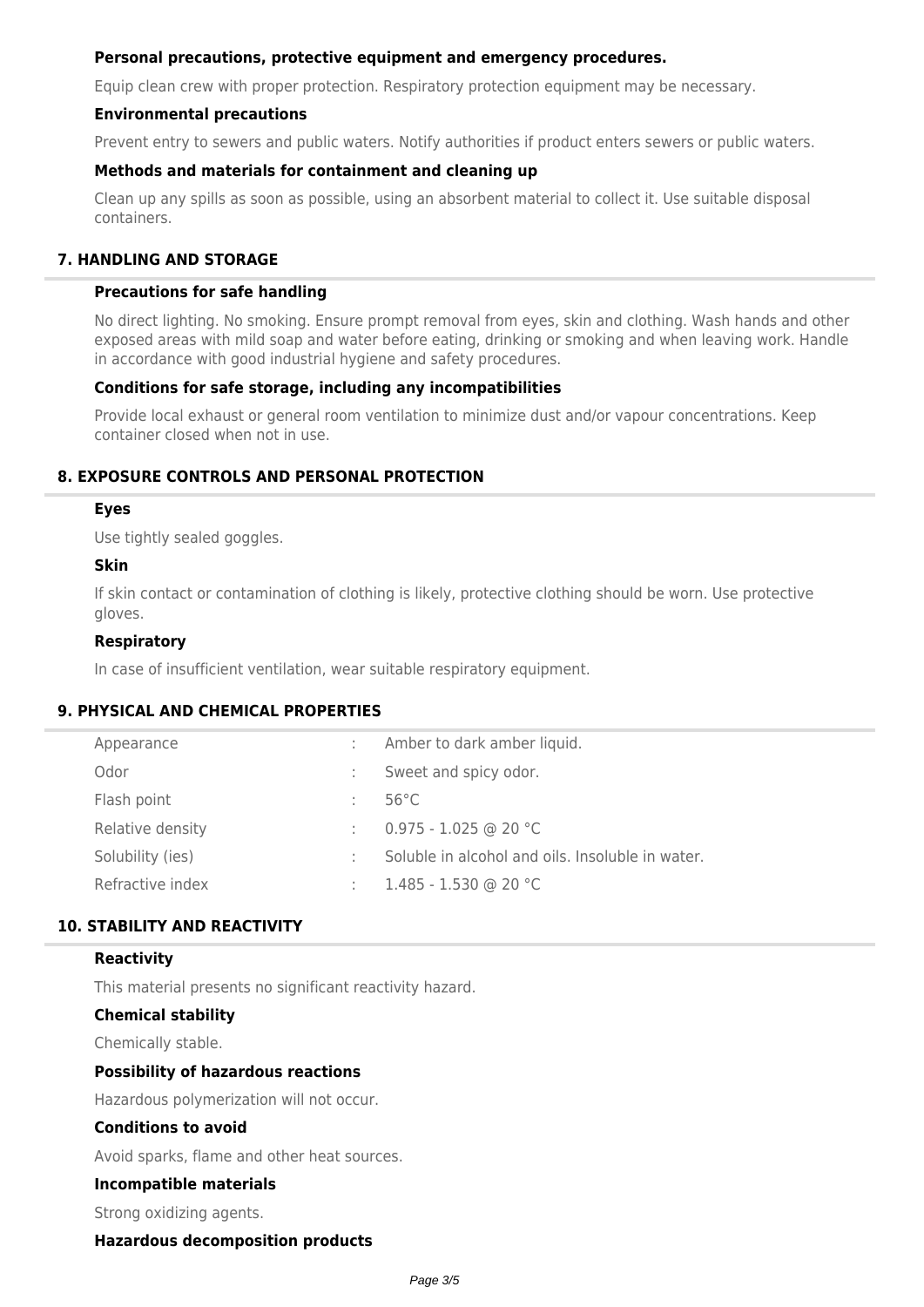Carbon Oxides.

# **11. TOXICOLOGICAL INFORMATION**

# **Acute toxicity**

LD50 (Oral): 1650 mg/kg

## **Inhalation**

Inhalation of high concentrations of vapor may result in irritation of eyes, nose and throat, headache, nausea, and dizziness.

# **Skin contact**

Adverse skin effects should be prevented by normal care and personal hygiene.

### **Eye contact**

Possible irritation should be prevented by wearing safety glasses.

# **12. ECOLOGICAL INFORMATION**

# **Ecotoxicity**

Avoid any pollution of ground, surface or underground water.

## **Persistence and degradability**

Not available.

## **Bio - accumulative potential**

Not available.

# **Mobility in soil**

Not available.

# **Other adverse effects**

Not available.

## **13. DISPOSAL CONSIDERATION**

Dispose of product in accordance with local, state or provincial and federal regulations. Check with local municipal authority to ensure compliance.

## **14. TRANSPORT INFORMATION**

| <b>UN Number</b>                          |
|-------------------------------------------|
| 1169                                      |
| UN proper shipping name                   |
| Extracts, aromatic, liquid                |
| <b>Transport hazard class</b>             |
| 3                                         |
| <b>Packing group</b>                      |
| $\parallel$                               |
| <b>US DOT Shipping Description (Land)</b> |
| 1169                                      |
| <b>Proper shipping name</b>               |
| Extracts, aromatic, liquid                |
| Class                                     |
| 3                                         |
| <b>Packaging group</b>                    |